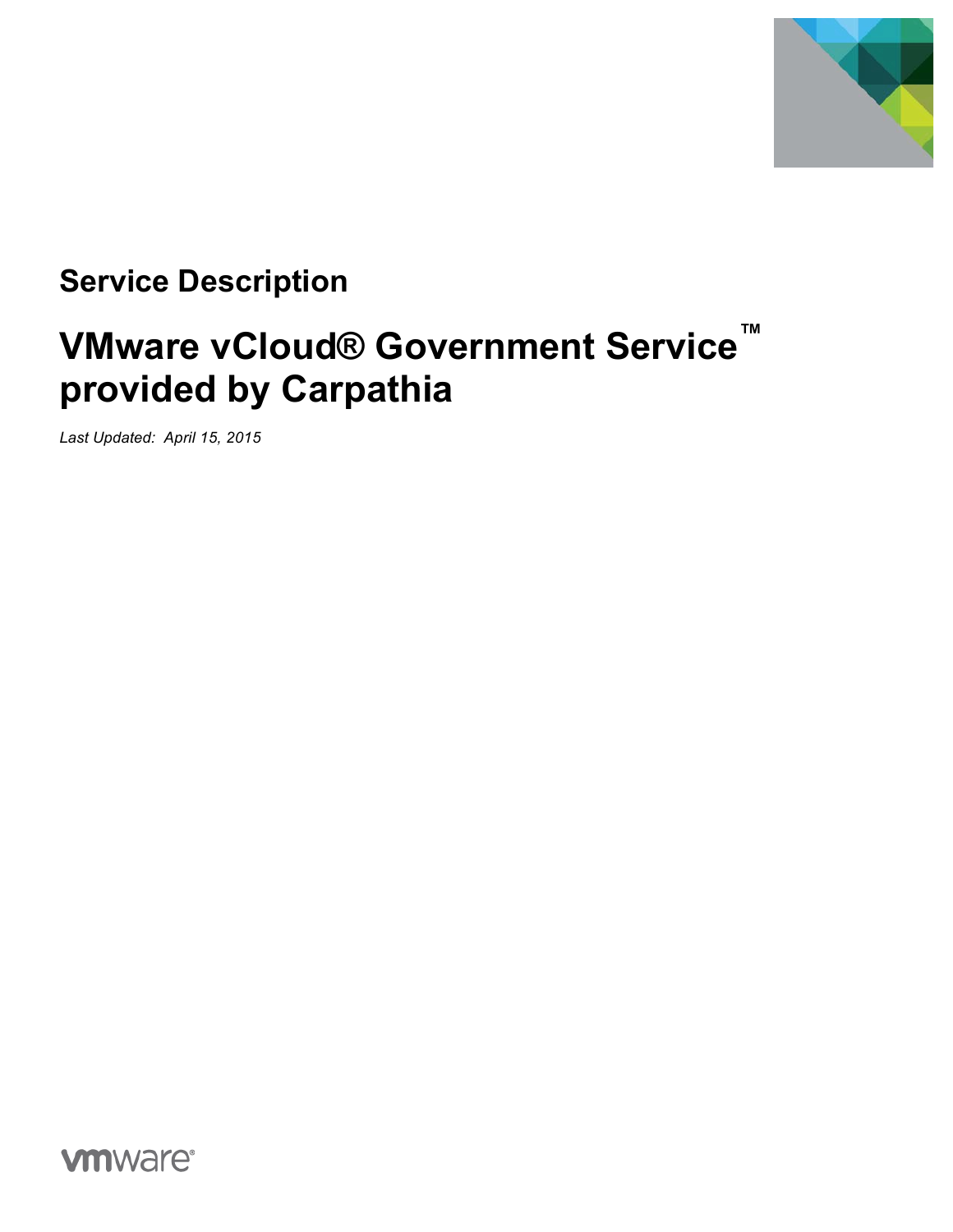## **vm**ware<sup>®</sup>

© 2015 VMware, Inc. All rights reserved. This product is protected by U.S. and international copyright and intellectual property laws. This product is covered by one or more patents listed at http://www.vmware.com/ download/patents.html.

VMware is a registered trademark or trademark of VMware, Inc. in the United States and/or other jurisdictions. All other marks and names mentioned herein may be trademarks of their respective companies.

By accessing any service offered through VMware vCloud® Government Service™ provided by Carpathia (the "Service Offering") you agree to be bound by this Service Description between you and VMware ("Service Description"). If you do not agree to this Service Description, you must not access the Service Offering. An individual accepting this Service Description on behalf of an organization represents and warrants having legal authority to bind that organization. "You" or "your" means the entity accepting this Service Description. "VMware," "we," or "us" means VMware, Inc., a Delaware corporation.

VMware, Inc. 3401 Hillview Ave. Palo Alto, CA 94304 www.vmware.com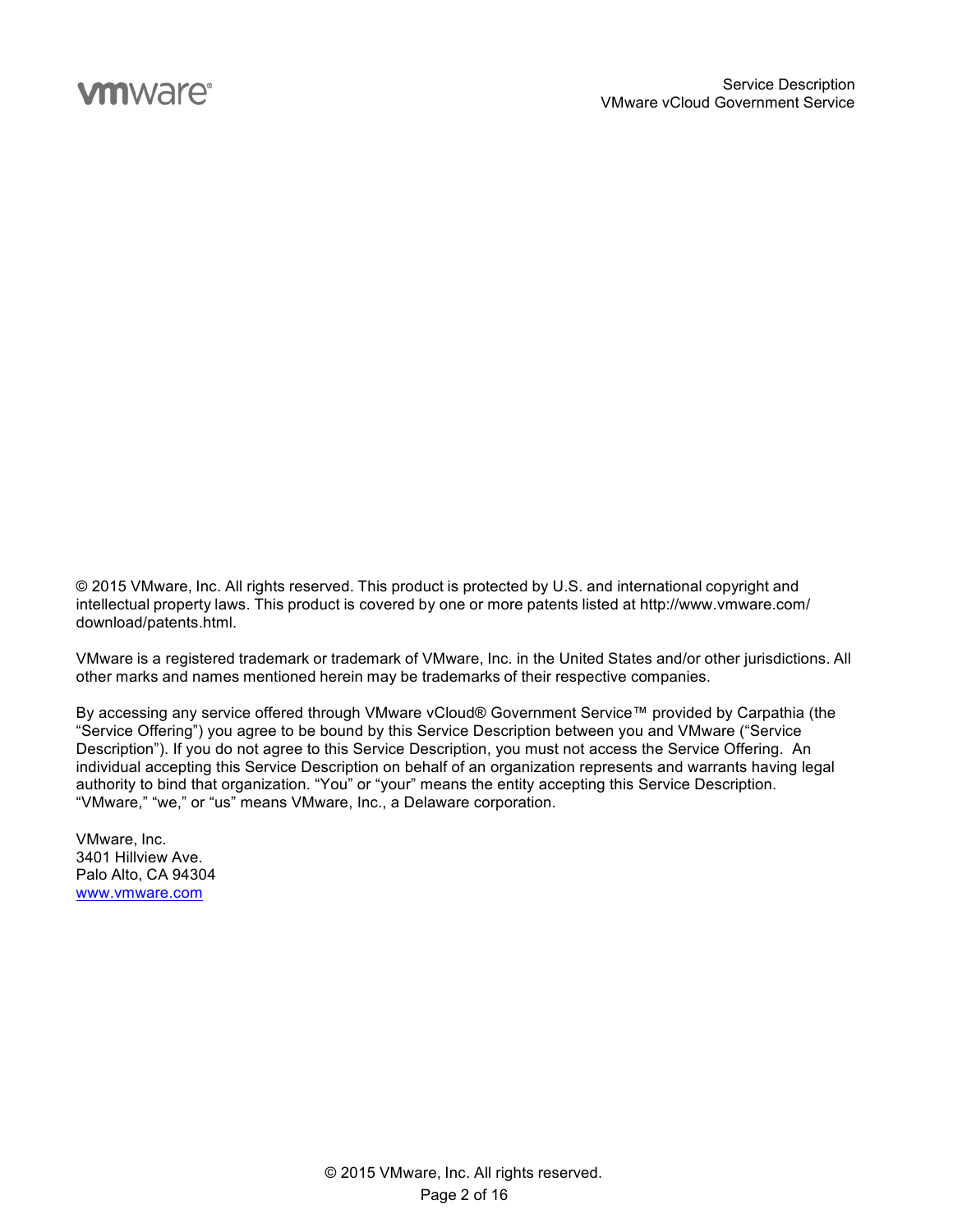## **vm**ware<sup>®</sup>

## **Contents**

| 2. |  |
|----|--|
|    |  |
|    |  |
|    |  |
|    |  |
|    |  |
|    |  |
|    |  |
|    |  |
|    |  |
| 3. |  |
|    |  |
|    |  |
|    |  |
|    |  |
|    |  |
|    |  |
|    |  |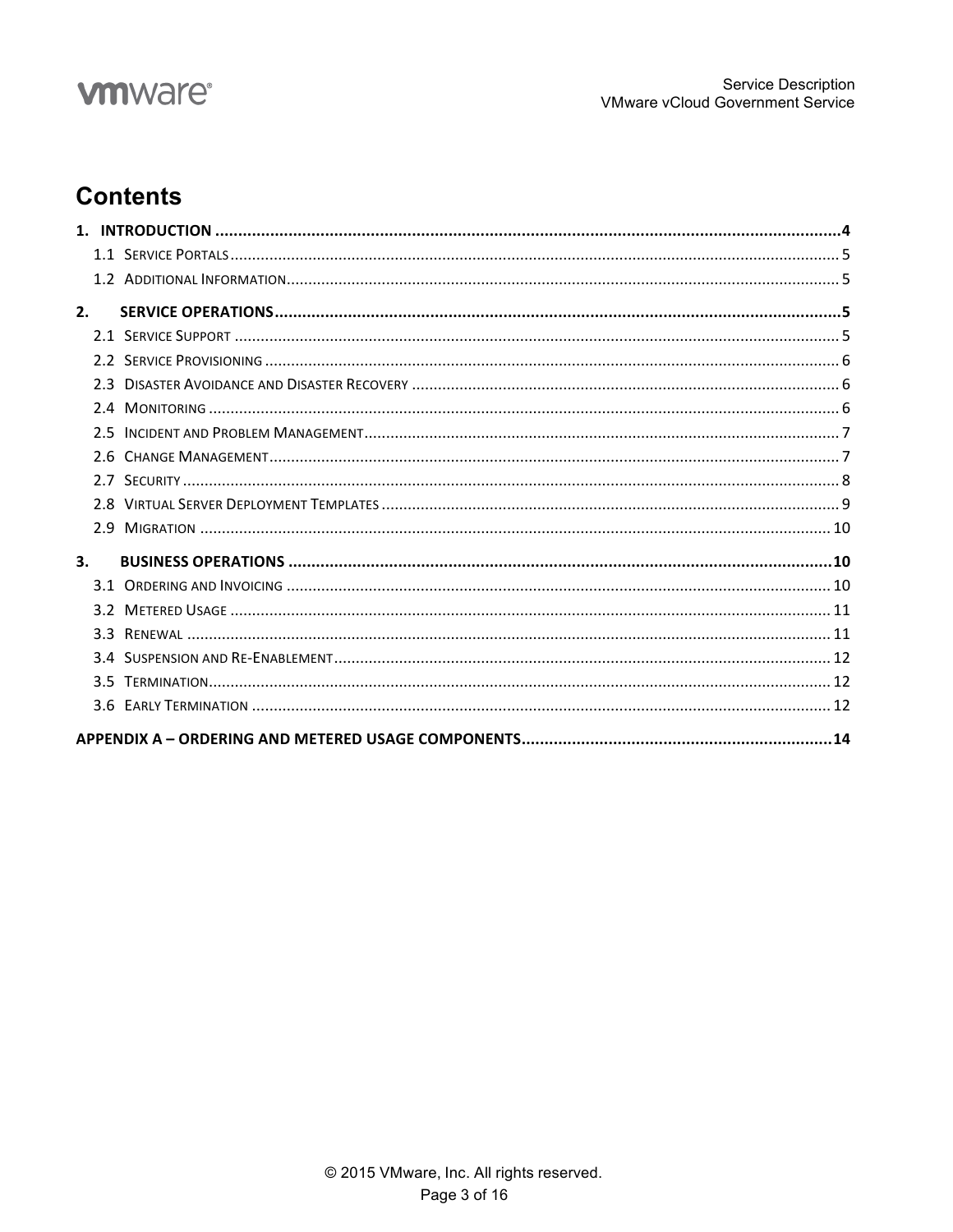

### **1. Introduction**

VMware vCloud® Government Service™ provided by Carpathia is a secure cloud service that has received a Provisional Authority to Operate (P-ATO) from the Federal Risk and Management Program's Joint Authorization Board for Infrastructure as a Service at a Moderate Level. It is a cloud service that gives IT organizations a VMware-compatible platform to extend their cloud infrastructure seamlessly beyond their datacenter.

#### **Service Options**

vCloud Government Service is an Infrastructure-as-a-Service offering operated and managed by VMware, with two class-of-service alternatives:

- **Dedicated Cloud** class of service provides a single-tenant private cloud with dedicated computing servers, layer-2 network isolation for workload traffic, dedicated storage volumes, and a dedicated cloud management instance. Infrastructure capacity may be allocated to a single virtual datacenter or multiple datacenters at your option.
- **Virtual Private Cloud** class of service provides a multi-tenant virtual private cloud with logically isolated resources on shared physical infrastructure, configured as a single virtual datacenter with networking resources.

#### **RSA Tokens**

vCloud Government Service requires all users to access the service using a unique RSA hard token device:

- At least one RSA token must be procured at the time of initial purchase of the core vCloud Government Service, but the customer may procure additional RSA tokens either at the time of the initial purchase of the core vCloud Government Service, or at any point during the term of the service.
- All users must have their own, unique RSA token.
- All RSA tokens are limited to one user and one user account.
- Customers will be billed for the entire RSA token order when the order is placed, regardless of the number of RSA tokens procured in a single order or the time at which those RSA tokens are activated.
- Customers can request RSA token activation at any time during the service term.
- Any RSA tokens remaining at the end of the service term that have not been activated are forfeit and may be reused or destroyed.
- No refunds will be provided for ordered but unused RSA tokens.

#### **Service Objects**

Each class of service includes the capability to access these objects and manage them to align with different consumption and administration models:

- **Virtual Datacenters (VDCs)** in both classes of service will be set up with an internal VDC network and edge gateway with optional NAT-routed network.
- **Virtual Machines (VMs)** are first-class objects in vCloud Government Service interactions; they may be created and managed individually. VMware vSphere<sup>®</sup> vApps<sup>™</sup> will be visible along with their VM associations on the vCloud Hybrid Service Console (see below), but can be created or managed only through VMware® vCloud Director®.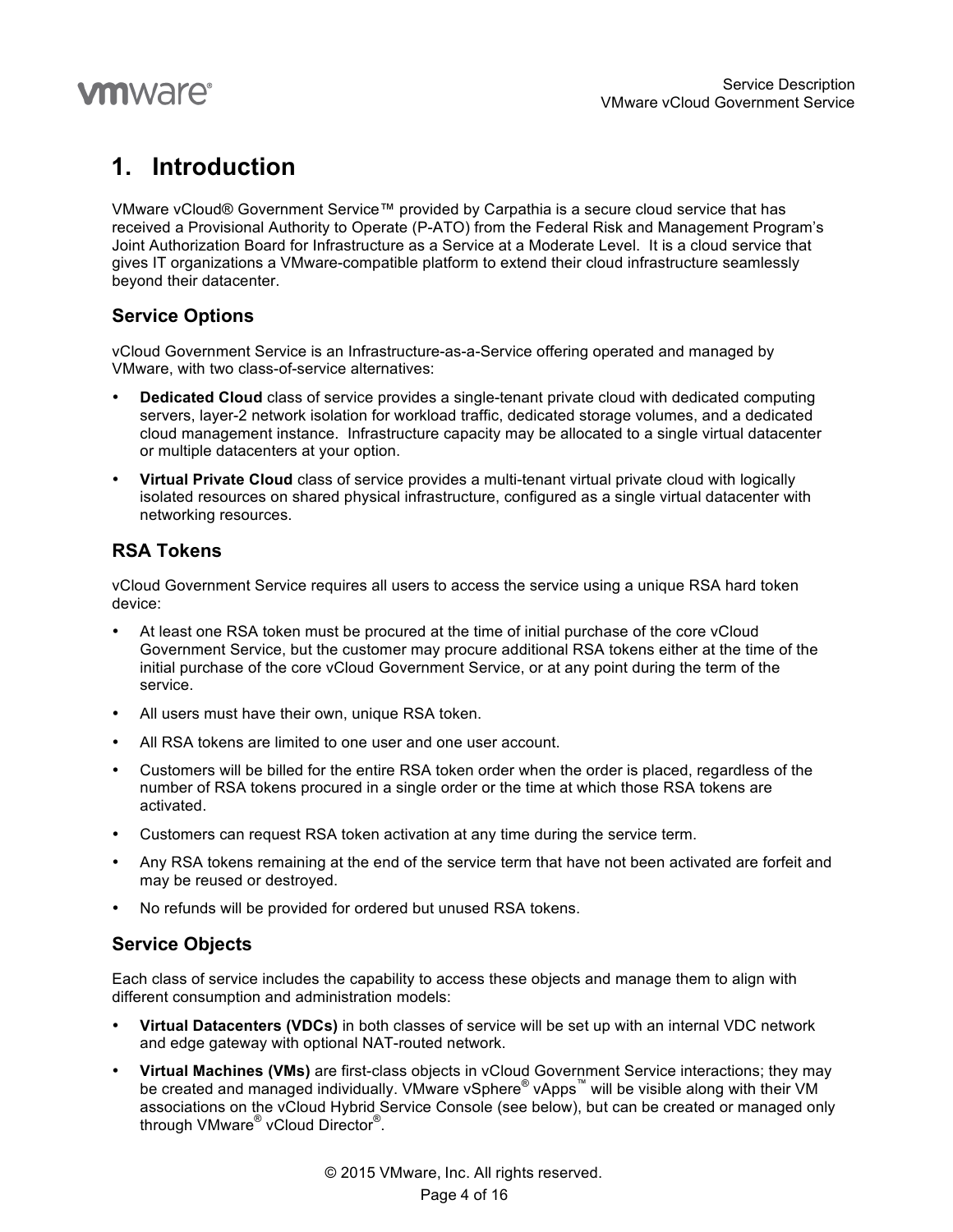

• **Networks** may be managed through the vCloud Director Console for edge gateway configuration and common use cases such as NAT mappings, firewall rules and VM to network assignment. Advanced settings configuration and management such as VPN setup, load balancing and network creation can be done through vCloud Director.

### **1.1 Service Portals**

#### **Self-Service Portals**

The Service includes access to two self-service consoles:

- **My VMware Account Management Console ("My VMware™")** provides access to subscription status, integrating navigation, viewing and management of all VMware product licenses and support under a single account.
- **VMware vCloud Director Console ("Console")** is the primary interface for access, consumption, and management of cloud resources purchased from VMware, including virtual datacenter management, configuration of network services, and VM instance lifecycle management. For more advanced management tasks, the Console provides direct access to vCloud Director under the same sign-on.

VMware will also provide organization administrator access to the vCloud® Application Programming Interface (API) for programmatic resource management or workload migration through VMware vCloud® Connector™.

### **1.2 Additional Information**

#### **Technical Documentation and Training**

Documents and videos outlining Key Concepts with usage examples, a "Getting Started" guide, and "How To" guides for key objects are available through distribution to the customer and on VMware Learning, Service, and other websites.

#### **Legal Terms**

Use of the vCloud Government Service is subject to the Terms of Service located at http://vcloud.vmware.com/legal.

### **2. Service Operations**

The following outlines VMware's roles and responsibilities in the delivery of the vCloud Government Service. While specific roles and responsibilities have also been identified as being owned by you, any roles or responsibilities not contained in this document are either not provided with the service or assumed to be your responsibility.

### **2.1 Service Support**

VMware will provide support for problems that you report, and selected additional services to assist with adoption and related to the vCloud Government Service. Support will only be provided by U.S. persons to meet VMware's support obligations.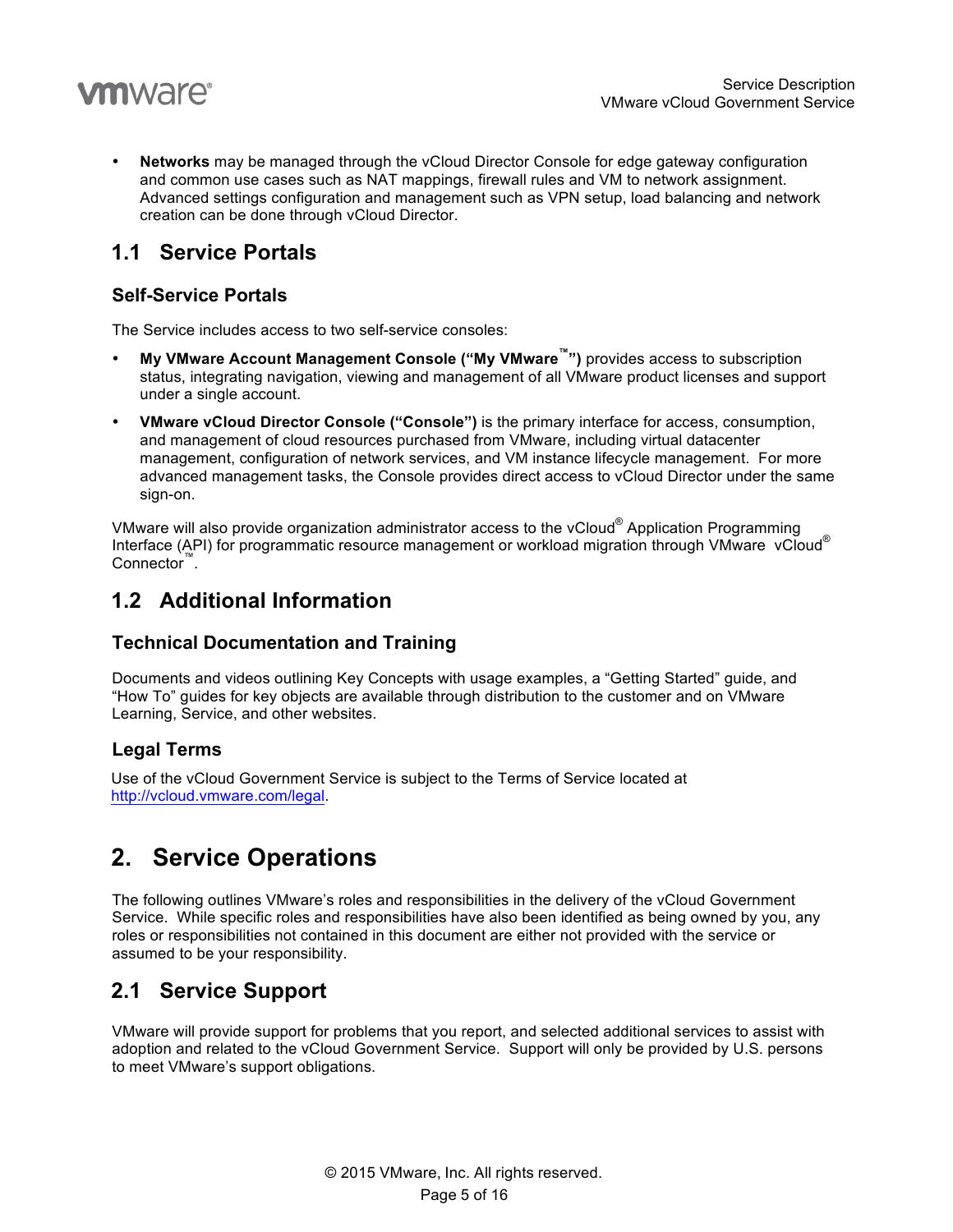

### **2.2 Service Provisioning**

VMware will provide the following Provisioning Services:

- Implementation of platform components (physical servers, physical storage, and physical network devices) needed to support contracted resource pools.
- Providing initial network resources including default Public IP addresses.
- Providing initial resource pools (memory, processing, primary storage, and networking).
- Creating the initial administrative user account in the Console using default administrator privileges and system preferences.

You will be responsible for the following Provisioning Services:

- Creating and configuring applicable, vApps, VMs, and Networks using deployment templates and wizards.
- Installing and configuring custom or third party applications and operating systems on deployed Virtual Machines.

### **2.3 Disaster Avoidance and Disaster Recovery**

VMware will provide the following services with respect to Disaster Avoidance and Disaster Recovery:

- Data protection, such as routine backups, for the vCloud Government Service infrastructure, including top-layer management and user-management interfaces owned and operated by VMware.
- Data and infrastructure restoration for the vCloud Government Service infrastructure, including top-layer management and user-management interfaces owned and operated by VMware.

You are responsible for the following services with respect to Disaster Avoidance and Disaster Recovery:

- Data protection, such as routine backups, for the data and content accessed or stored on vCloud Government Service VM's or storage devices, configuration settings, etc.
- Data, content, VM and configuration restorations for assets accessed or stored on your vCloud Government Service account.

### **2.4 Monitoring**

VMware will provide the following services with respect to Monitoring:

• Monitoring the vCloud Government Service infrastructure, infrastructure networks, top-layer management and user-management interfaces, and computing, storage, and network hardware for availability, capacity, and performance. VMware will also provide customers with a Virtual Data Center and VM level view of compute and storage resource utilization and availability.

You are responsible for the following services with respect to Monitoring:

• Monitoring the assets deployed or managed within your vCloud Government Service accounts, including, but not limited to virtual machines, operating systems, applications, specific network configurations, operating system or application vulnerabilities, etc.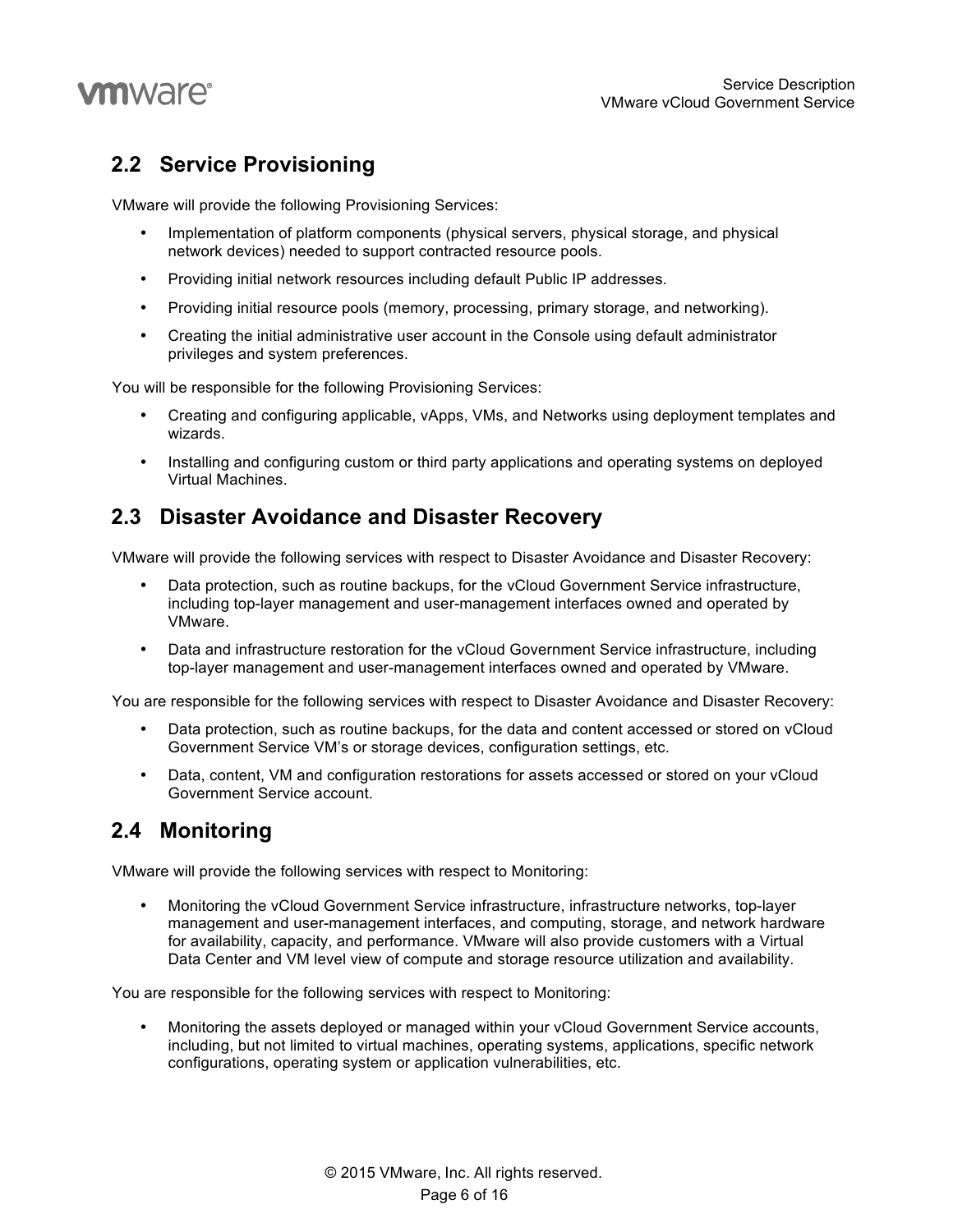

### **2.5 Incident and Problem Management**

VMware will provide incident and problem management services (e.g., detection, severity classification, recording, escalation, and return to service) pertaining to:

- Infrastructure over which VMware has direct, administrative, and/or physical access and control, such as vCloud Government Service servers, storage, and network devices.
- Service software over which VMware has direct administrative access and control, such as the vCloud Director Console, vCloud Director application, and other applications that VMware uses in delivery of the Service.
- VMware-provided operating system templates to the extent that:
	- o Published templates cannot be accessed from the Service Catalog
	- o Published templates cannot be instantiated without modification
	- o Published templates cause errors at first run time
	- $\circ$  There are substantial hangs or excessive delays in the retrieval of a template from the Service Catalog
	- $\circ$  The configuration of a published template affects the virtual machine's interaction with the hypervisor
	- o Time synchronization issues (NTP) exist
- VMware-provided Tools, including
	- o VMware Tools Installation and Configuration
	- o VMware Tools optimization
	- o Performance tuning as it relates to VMware tools and drivers

You are responsible for incident and problem management (e.g., detection, severity classification, recording, escalation, and return to service) pertaining to:

- Your organization, virtual data center, vApp, or organization network administration, configuration, and modification
- User-deployed and configured assets such as VM's, custom developed or third party applications, custom or user-deployed operating systems, network configuration settings, and user accounts.
- Operating system administration including the operating system itself or any features or components contained within it.
- Performance of user-deployed VM's, custom or third party applications, your databases, operating systems imported or customized by you, or other assets deployed and administered by you that are unrelated to the vCloud Director Console, vCloud Director, or vCloud Government Service platform.

### **2.6 Change Management**

VMware will provide the following change management elements:

- Processes and procedures to maintain the health and availability of the vCloud Hybrid Service Console, vCloud Director, or vCloud Government Service platform.
- Processes and procedures to release new code versions, hot fixes, and service packs related to the vCloud Hybrid Service Console, vCloud Director, or vCloud Government Service platform.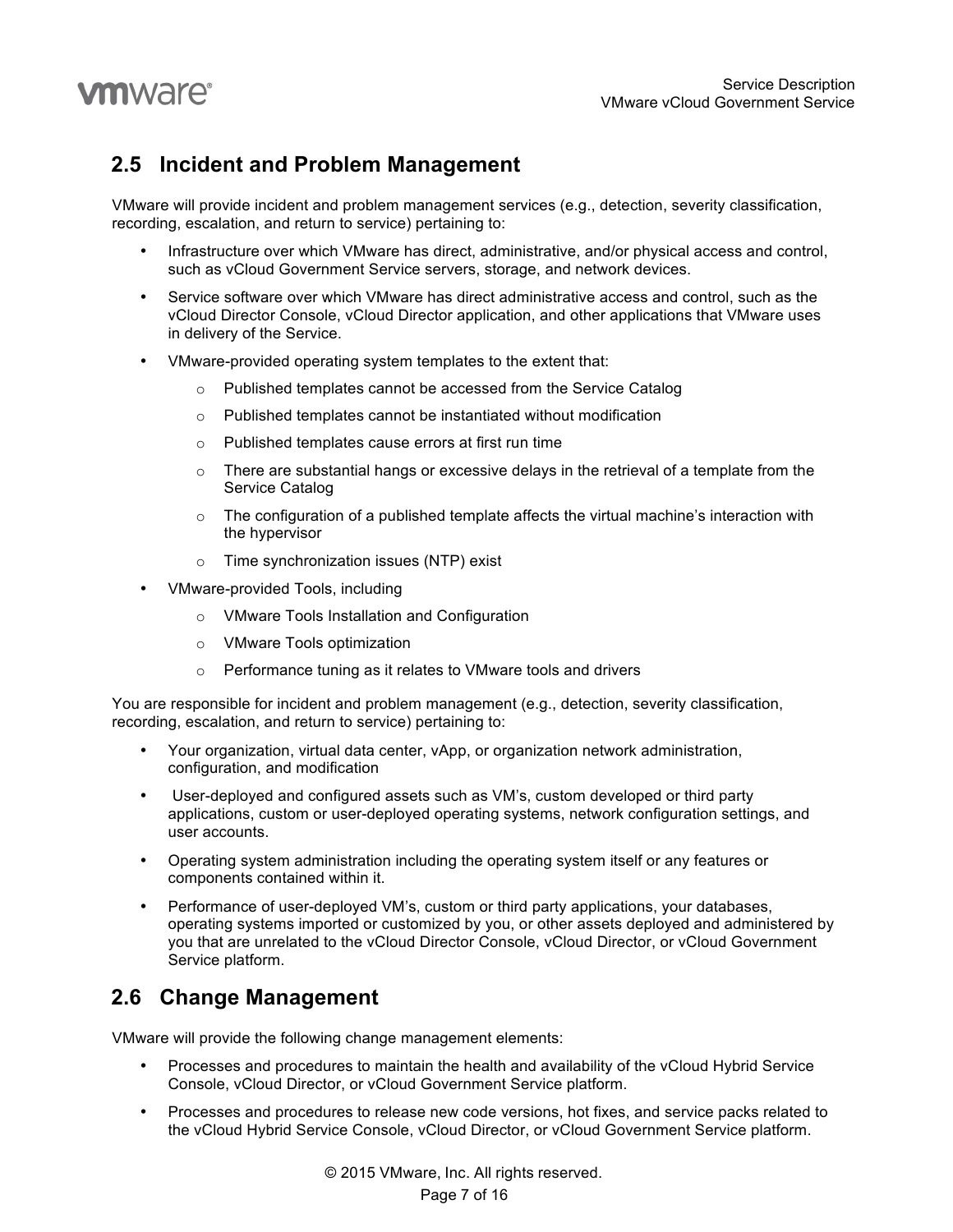

You are responsible for:

- Management of change to your VM's, operating systems, custom or third party applications, databases, and administration of general network changes within your control.
- Administration of self-service features provided through the VMware and vCloud Director consoles, up to the highest permission levels granted to you. Including by not limited to VM and network functions, backup administration, user configuration and role management, general account management, etc.

### **2.7 Security**

The end-to-end security of the vCloud Government Service is shared between VMware and you. VMware will provide security for the aspects of the Service over which it has sole physical, logical, and administrative level control. You are responsible for the aspects of the Service over which you have administrative level access or control. The primary areas of responsibility between VMware and you are outlined below.

VMware will use commercially reasonable efforts to provide:

- **Physical Security:** VMware will protect the data centers housing the vCloud Government Service from physical security breaches.
- **Information Security:** VMware will protect the information systems used to deliver the vCloud Government Service for which it has sole administrative level control.
- **Network Security:** VMware will protect the networks containing its information systems up to the point where you have some control, permission, or access to modify your networks.
- **Security Monitoring:** VMware will monitor for security events involving the underlying infrastructure servers, storage, networks, and information systems used in the delivery of the vCloud Government Service for which it has sole administrative level control over. This responsibility stops at any point where you have some control, permission, or access to modify an aspect of the Service Offering.
- **Patching & Vulnerability Management:** VMware will maintain the systems it uses to deliver the Service offering, including the application of patches it deems critical for the target systems. VMware will perform routine vulnerability scans to surface critical risk areas for the systems it uses to deliver the Service Offering. Critical vulnerabilities will be addressed in a timely manner.

You should address:

- **Information Security:** You are responsible for ensuring adequate protection of the information systems, data, content or applications that you deploy and/or access on the vCloud Government Service. This includes, but is not limited to, any level of patching, security fixes, data encryption, access controls, roles and permissions granted to your internal, external, or third party users, etc.
- **Network Security:** You are responsible for the security of the networks over which you have administrative level control. This includes, but is not limited to, maintaining effective firewall rules, exposing communication ports that are only necessary to conduct business, locking down promiscuous access, etc.
- **Security Monitoring:** You are responsible for the detection, classification, and remediation of all security events that are isolated with your vCloud Government Service account, associated with VM's, operating systems, applications, data, or content, surfaced through vulnerability scanning tools, or required for a compliance or certification program in which you are required to participate and which are not serviced under another VMware security program.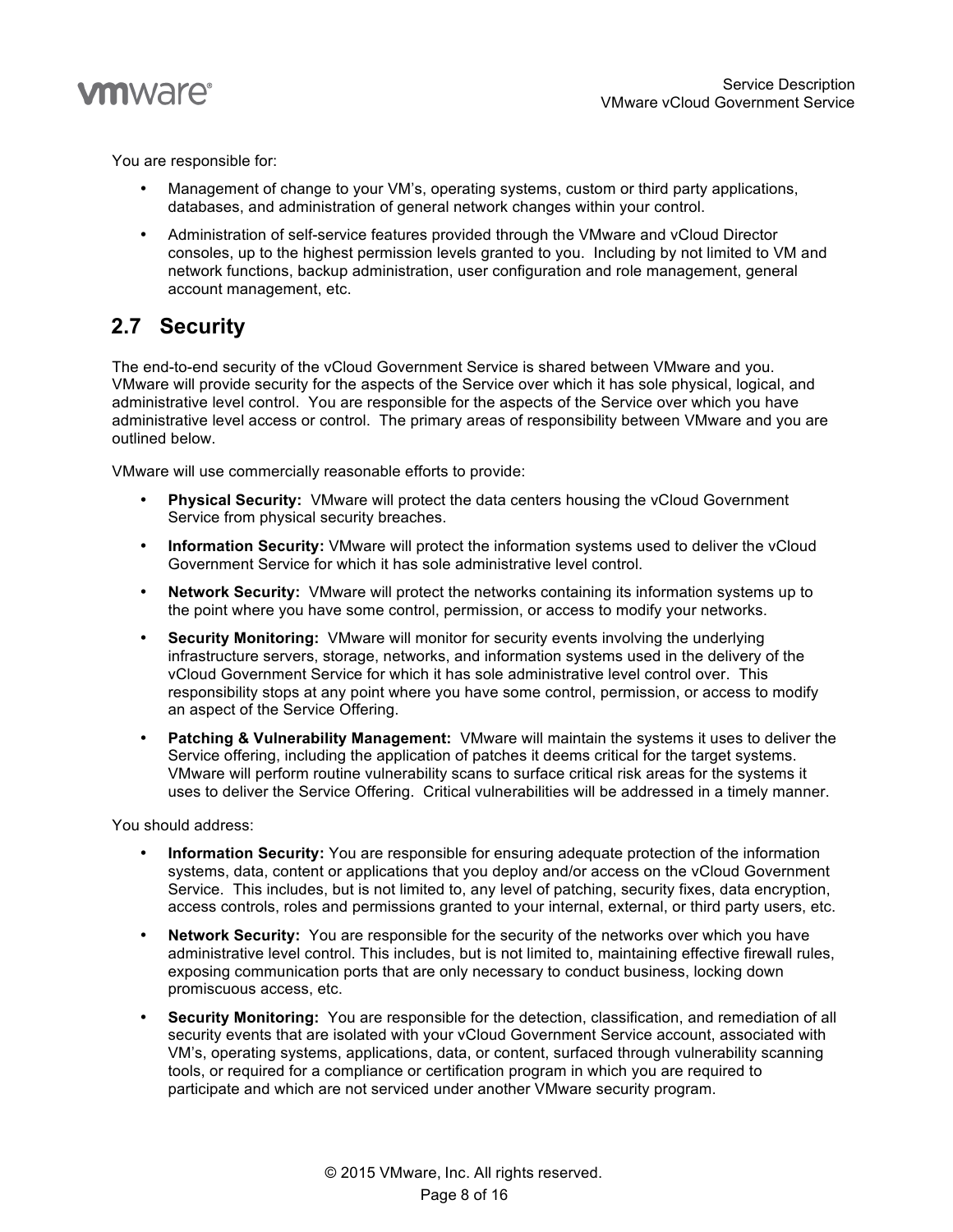### **2.8 Virtual Server Deployment Templates**

VMware will provide a catalog of supported virtual server deployment templates that you may deploy into your vCloud Government Service environments. The deployment and use of such templates will be subject to the Third Party Terms located at http://vcloud.vmware.com/legal and may be subject to additional Subscription Software fees as further described in Appendix A of this Service Description. VMware will provide these templates, test them for quality, check for viruses, and install security patches before making them available in the VMware template catalog. VMware will also maintain and update these templates from time to time. You are responsible for deploying and configuring the virtual server deployment templates that you choose to use, activating related licenses, and maintaining compliance with such license terms.

In order to comply with VMware's legal obligations to our third party licensors, you will not be permitted to export, download, or remove certain templates or any installed forms of certain templates for installation or use outside of the Service Offering, as set forth in the Third Party Terms located at http://vcloud.vmware.com/legal.

You may implement or import your own virtual server deployment templates so long as you have the legal right to deploy and use the software contained in such templates.

Templates that are provided by VMware and infrequently used, out-of-date, or no longer supported may be removed at any time.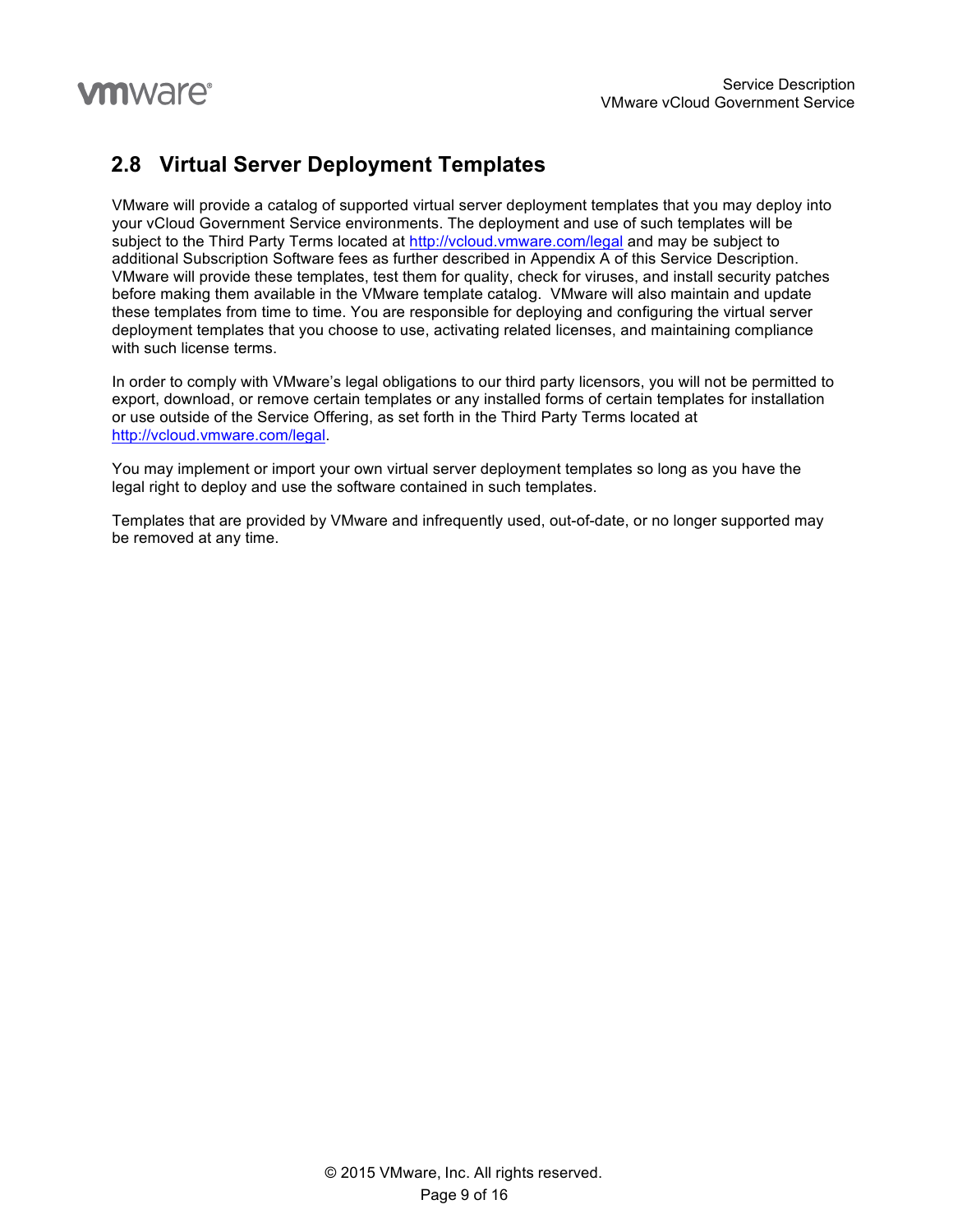

### **2.9 Migration**

vCloud Connector will support migration of VMs, vApps, and templates between the vCloud Government Service and other vSphere or vCloud Director environments such as datacenters or vCloud Hybrid Service evaluation environments. Export, transport, and import may use vCloud Connector or Open Virtual Machine Format (OVF). These migration capabilities support onboarding to the vCloud Government Service, export from the Service, and synchronization of templates between the vCloud Government Service and your on-premises data centers.

In addition to the basic network-based copy operation of VMs, vApps, and templates between vSphere, vCloud Director, vCloud SP, and vCloud Government Service, vCloud Connector also supports the following use cases:

- Extend your network from your private vSphere and vCloud Director environments to vCloud Government Service so you can migrate VMs or vApps to vCloud Government Service while retaining the same IP and MAC address. This allows those VMs or vApps to communicate with other VMs or vApps in the private vSphere or vCloud Director environments.
- Synchronize your vCloud Government Service catalog with your private vSphere folder or vCloud Director catalog so that all authorized users of your private vSphere or vCloud Director and vCloud Government Service use the same templates.

### **3. Business Operations**

This section summarizes processes for ordering, scaling, renewing, suspending, and terminating the VMware vCloud Government Service.

### **3.1 Ordering and Invoicing**

#### **Ordering**

- Initial orders include core Compute, Support, Storage, IP Address, and Internet Bandwidth components for a single Service instance ("Service Identifier", or SID) and are described in further detail in Appendix A. The initial purchase establishes the default billing relationship that applies to all transactions for that SID for the duration of the contract; for example, if the initial order is placed through a VMware Authorized Reseller, then, by default, any subsequent payments related to that Service Identifier will be made through that Reseller. This billing relationship may be modified at time of renewal.
- Additional capacity may be purchased at the time of initial order or any time after the initial order.
- Additional capacity and/or services may be purchased through a VMware Authorized Reseller. Additional terms and fees may apply to such additional services.
- Account changes to capacity may be made by ordering additional capacity or services any time before the end of the contracted term. Changes to the VMware Authorized Reseller associated with a SID may be made at the time of renewal by contacting VMware as noted below.
- Service reductions may be coordinated with VMware at the time of renewal and will require a new order for the reduced Service Offering capacity. However, in the event the capacity associated with your reduced Service Offering order is less than the capacity required to sustain your then current workloads, VMware will bill you for the excess capacity at the then current rates until such time as you've released the excess capacity and VMware has reclaimed it.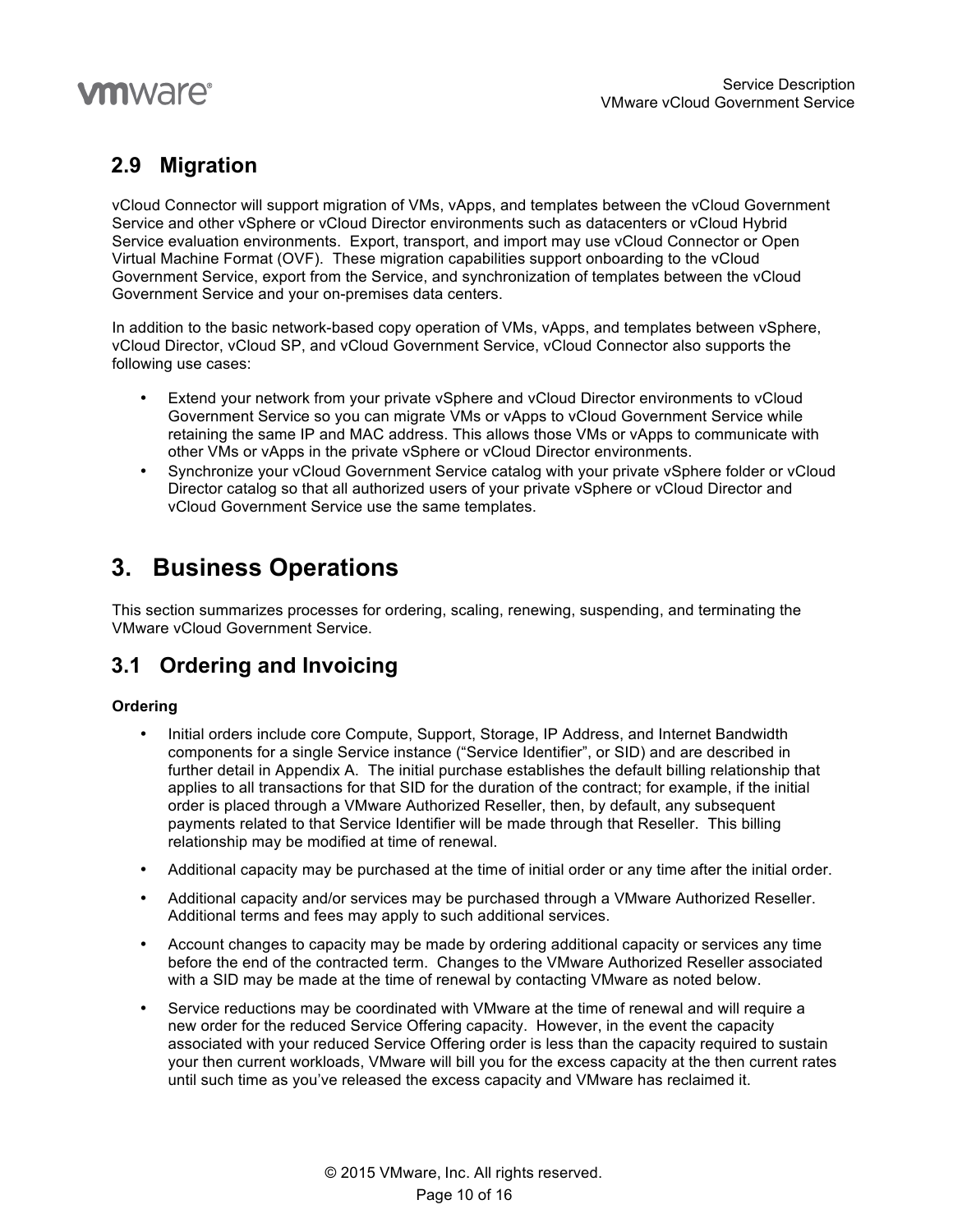

#### **Invoicing**

- If you purchase the Service Offering through a VMware Authorized Reseller, the Reseller will invoice you as mutually agreed between you and such Reseller. If you purchase the Service Offering directly from VMware, VMware will invoice you for all ordered services within thirty (30) business days after the beginning of each Billing Period.
- Plan Charges, as defined in Appendix A, will be invoiced by VMware for the then-current Billing Period unless you choose a prepaid Service Offering SKU, in which case you will be billed for the ordered subscription term. Should the Service Offering not be provided for the entire Billing Period, then the fees for such period will be prorated (a) from the day the Service Offering was first provided through the end of the Billing Period, or (b) from the beginning of the Billing Period through the last day in the Billing Period the Service Offering was provided, as appropriate.
- Usage Charges, as defined in Appendix A, will be invoiced by VMware on the next billing date following the Billing Period in which they were used. If your SID is provisioned within 5 business days of the billing date, you may not receive the first invoice for Usage Charges until the second billing date following the SID provisioning.

#### **3.2 Metered Usage**

- **Metered Usage** components such as Bandwidth and third-party licenses are available for consumption in excess of subscription levels at any time under the Terms of Service. You are obligated to pay for such Metered Usage components at the then-current rates agreed with your VMware Authorized Reseller. Such charges will be billed as Usage Charges. A list of Metered Usage components is provided in Appendix A.
- **Add-on capacity and services** as described above may be purchased at any time to meet new or expanded requirements.
	- o **Additional capacity and/or services may be purchased through a VMware Authorized Reseller.**
	- o **The Term** for add-on capacity or services will be set to terminate at the same time as the core subscription term for the SID.
	- o If add-on capacity causes you to achieve a higher **volume tier**, any per-unit price reductions will apply to the remaining term of the SID if billed monthly. Prepaid subscriptions will not receive a refund for the per-unit price reduction due to achieving a higher volume tier. Per-unit price reductions will apply to the add-on capacity for both monthly and prepaid subscriptions added after the higher volume tier is achieved.

### **3.3 Renewal**

Renewal options for each SID are available for purchase through a VMware Authorized Reseller..

#### **Manual Renewal**

When this option is selected, you may be contacted prior to the end of the SID term to discuss your renewal options. You may modify your Service Offering configuration and make changes to your reseller relationship by issuing a new purchase order through a VMware Authorized Reseller. If you do not make any changes to your current SID by the deadline below and/or you do not issue a new purchase order for the Service Offering through your chosen VMware Authorized Reseller, your existing SID, as currently configured, will terminate. A manual renewal is the only time a customer may elect a change in reseller relationship for that specific SID. Please see the table below for the deadline to submit a new purchase order.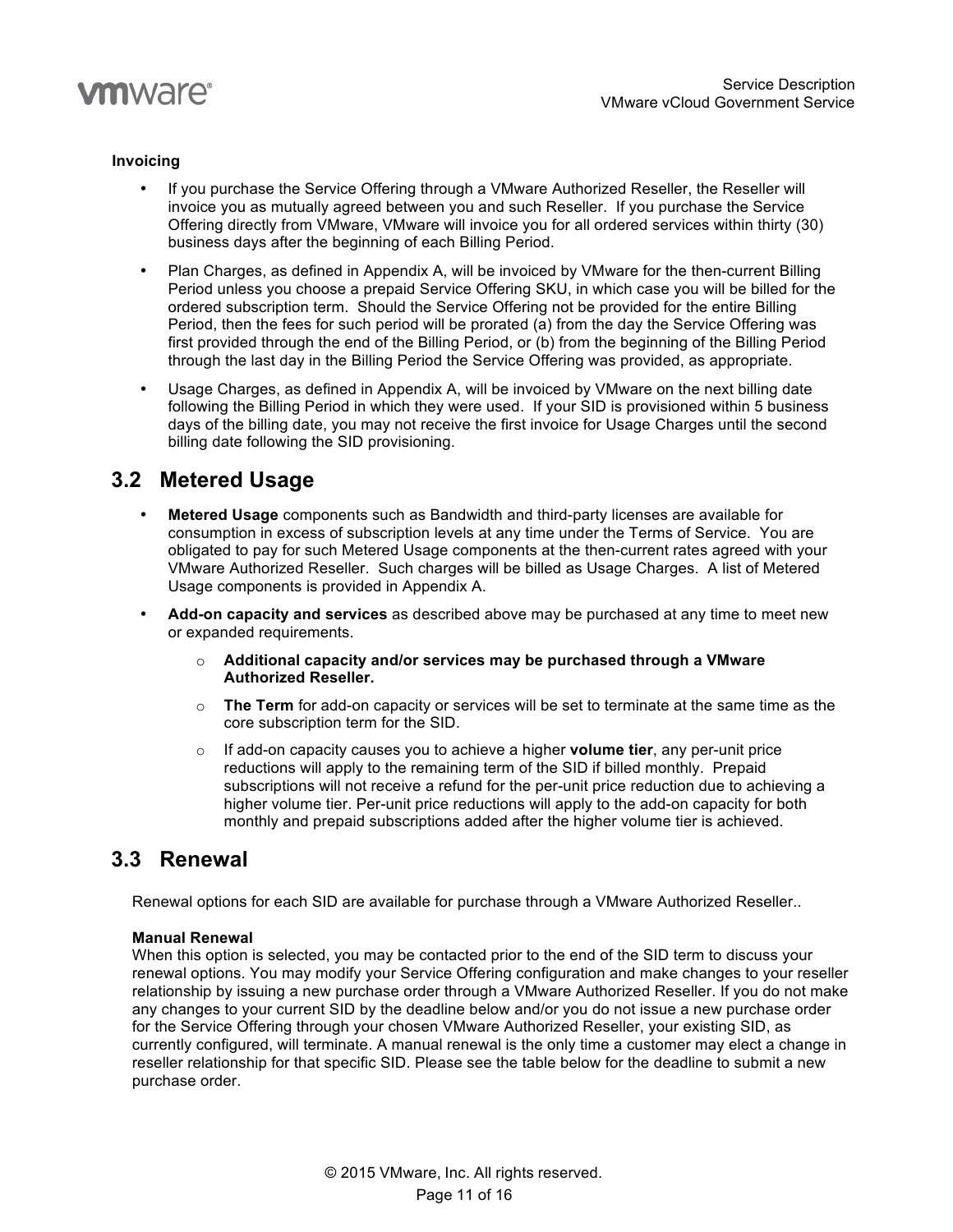|                   | Subscription Term   Deadline to Change Renewal Option                                   |
|-------------------|-----------------------------------------------------------------------------------------|
| Less than or      | 5 days prior to the last day of the current SID subscription term                       |
| equal to 3 months |                                                                                         |
|                   | More than 3 months   30 days prior to the last day of the current SID subscription term |

#### **Terminate at End of Term**

By default, your existing SID will terminate at the end of your term unless you complete a manual renewal and submit a new purchase order. When this option is set, then your access to the Service Offering will expire at the end of the SID term.

#### **3.4 Suspension and Re-Enablement**

- While a SID is **suspended** by VMware for delinquent payment or any other reason permitted under, and as detailed in, the Terms of Service, VMware will restrict access to all SIDs and block all traffic across their Public IP addresses. VMware will retain SIDs with configurations and data intact until the issue is resolved or the service expires or is terminated.
- **SID re-enablement** will be initiated immediately upon resolution of the account issues that led to suspension; access to the Service Offering and traffic across IP Addresses will be restored.

#### **3.5 Termination**

- **Full termination** of an SID due to contract expiration or termination will result in permanent loss of access to the environments, discontinuation of account services, and a deletion of such environments, configurations and data according to VMware's internal data retention policy.
- **Data** from a terminated SID may be retained by VMware beyond termination of such SID. However, VMware will not delete the data for 30 days following termination of SID.

### **3.6 Early Termination**

To the extent not prohibited by law or regulation, the following Early Termination provisions apply:

• vCloud Government Service monthly-paid subscriptions with an initial term of 12 months or more are eligible for early termination. Pre-paid subscriptions are not eligible. The termination can be effective only after the first 3 months of that term, and upon advance notice to VMware. You also must pay a fee equal to one month of contracted subscription fees (including add-on fees) for every 12 month period (or portion thereof) remaining on your Subscription Term as of the effective termination date. For example:

| <b>Months Remaining on</b><br><b>Subscription Term at</b><br><b>Effective Termination Date</b> | <b>Early Termination Fee Amount</b>               |
|------------------------------------------------------------------------------------------------|---------------------------------------------------|
|                                                                                                | Equal to 1 month of contracted subscription fees  |
| Less than 12 months                                                                            | (including add-on fees)                           |
| At least 12 months, but less                                                                   | Equal to 2 months of contracted subscription fees |
| than 24 months                                                                                 | (including add-on fees)                           |
| At least 24 months, but less                                                                   | Equal to 3 months of contracted subscription fees |
| than 36 months                                                                                 | (including add-on fees)                           |

- To give the required notice for the SID you want to terminate, please contact the VMware Global Support and Services team by filing a Support Request in the My VMware Portal, at http://my.vmware.com.
- You must provide 30 to 60 days advance notice. The termination (the last active day for your SID) will be effective on the last day of your next subscription Billing Period.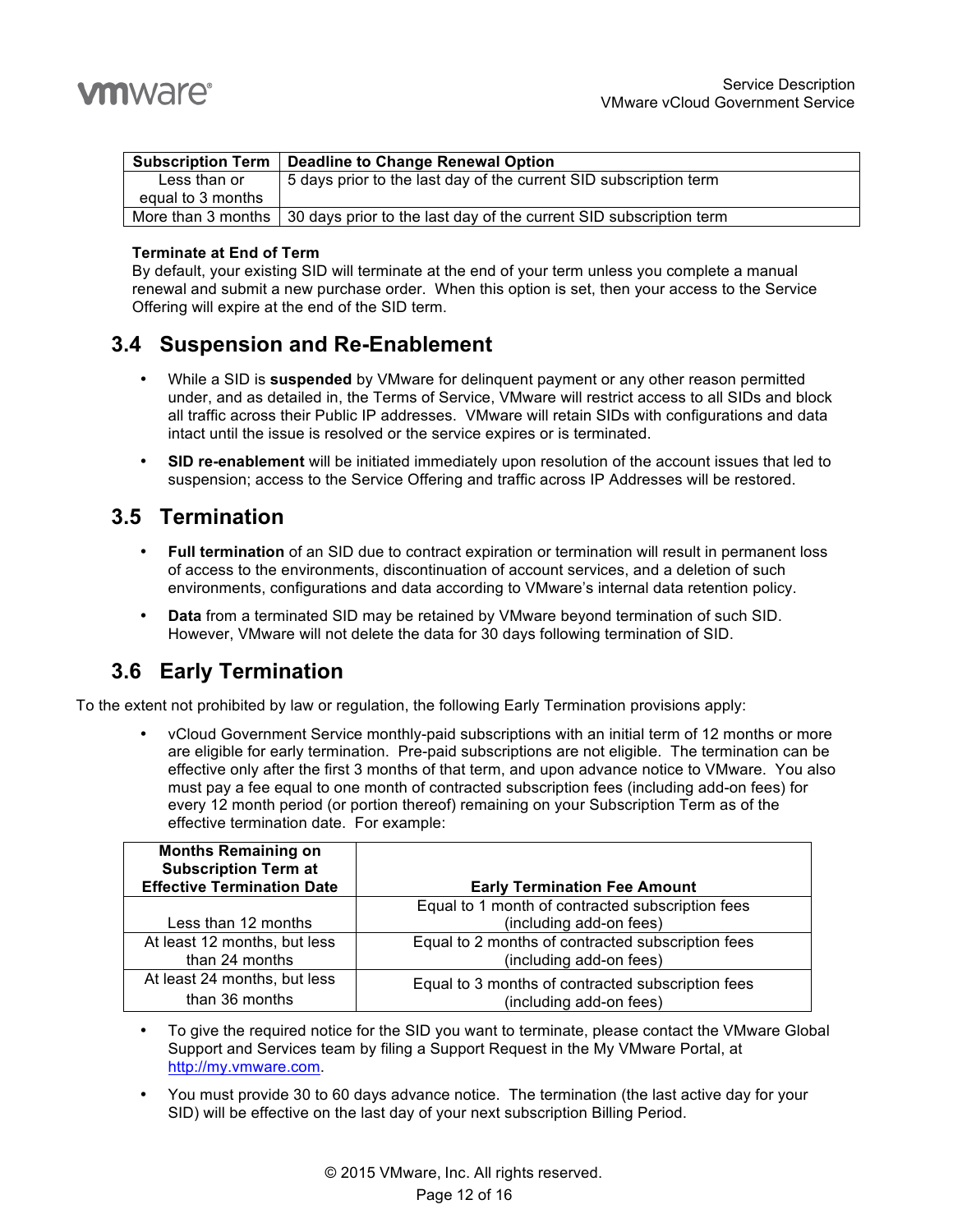

 $\circ$  For example, if your subscription Billing Period ends on the 15<sup>th</sup> of each month (please note that this may be different from your billing date), you must notify us by April 15<sup>th</sup> to terminate your SID effective May 15<sup>th</sup>; if notice is provided on April 16<sup>th</sup>, the SID will be terminated effective June 15<sup>th</sup>.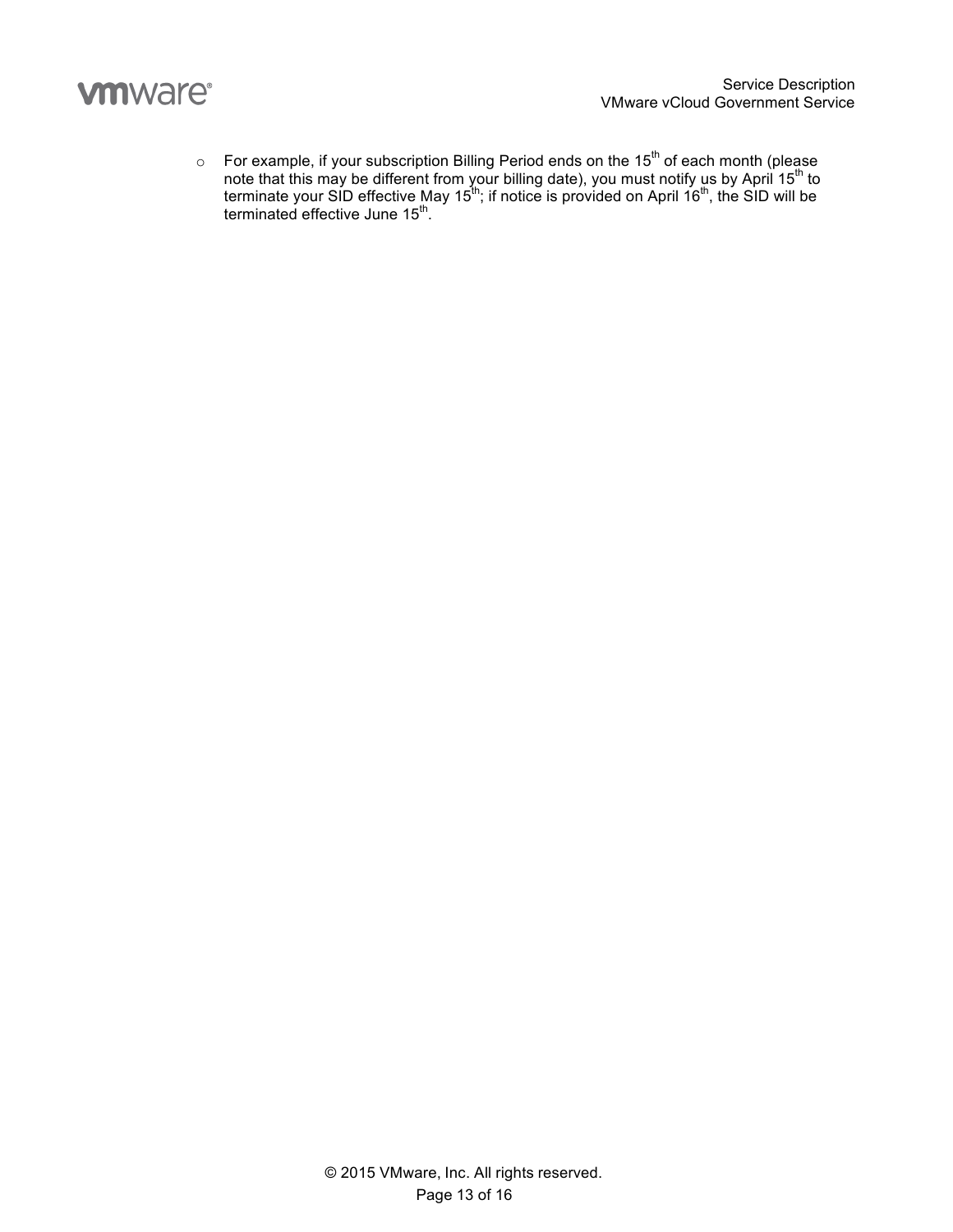

### **Appendix A – Ordering and Metered Usage Components**

This Appendix A to the Service Description outlines the components that may be purchased by the Customer during the initial or subsequent orders and the components that will be billed based on actual usage.

#### **Definitions:**

"Bandwidth" is the network connectivity from your vCloud Government Service to the public Internet using VMware's Internet service providers. Bandwidth is ordered in the increments defined below

"Billing Date" is the date when VMware will periodically bill for the Service Offering. Billing Dates will occur monthly unless otherwise indicated.

"Billing Period" is the period for which the Service Offering is being billed. Billing Periods are monthly and are related to the provisioning of your SID, unless otherwise indicated.

"Burst Bandwidth" is the amount of Bandwidth consumed by you in excess of the bandwidth purchased with your Core Components

"Compute" is the allocated virtual processing and virtual memory resources surfaced to you through your purchased class of service. Compute is ordered in the increments defined below.

"Core Components" are Compute, Storage, Bandwidth, IP Addresses and Support.

"Elastic Compute" is the unreserved virtual processing and virtual memory resources utilized by you during the Billing Period.

"IP Addresses" are used to provide connectivity to the public Internet and Bandwidth is consumed when data is either transferred or received by your purchased class of service.

"Metered Usage Components" are those Service Offering elements that are billed based upon actual usage, including any usage in excess of the committed Plan Charges. Metered Usage Components are: Burst Bandwidth and Third-Party Licenses

"Plan Charges" are those Service Offering components that are not billed based upon usage (i.e., those components that you have committed to purchase and are recurring during the subscription term without regard to use). These charges will be invoiced for the then-current Billing Period as described in Section 3.1 of this Service Description.

"Storage" contains block level storage volumes surfaced to you through your purchased class of service. Storage is ordered in the increments defined below

"Subscription Software" is any software provided to you and for which you are billed for its use.

"Support" is the service to be delivered by VMware as described in Sections 2.2 to 2.7 of this Service Description.

"Third-Party Licenses" are those licenses for third-party software that are made available to you as optional services (either through the Service Catalog or otherwise).

"Usage Charges" are those Service Offering components that are billed based upon usage. These charges will be invoiced in arrears as described in Section 3.1 of this Service Description.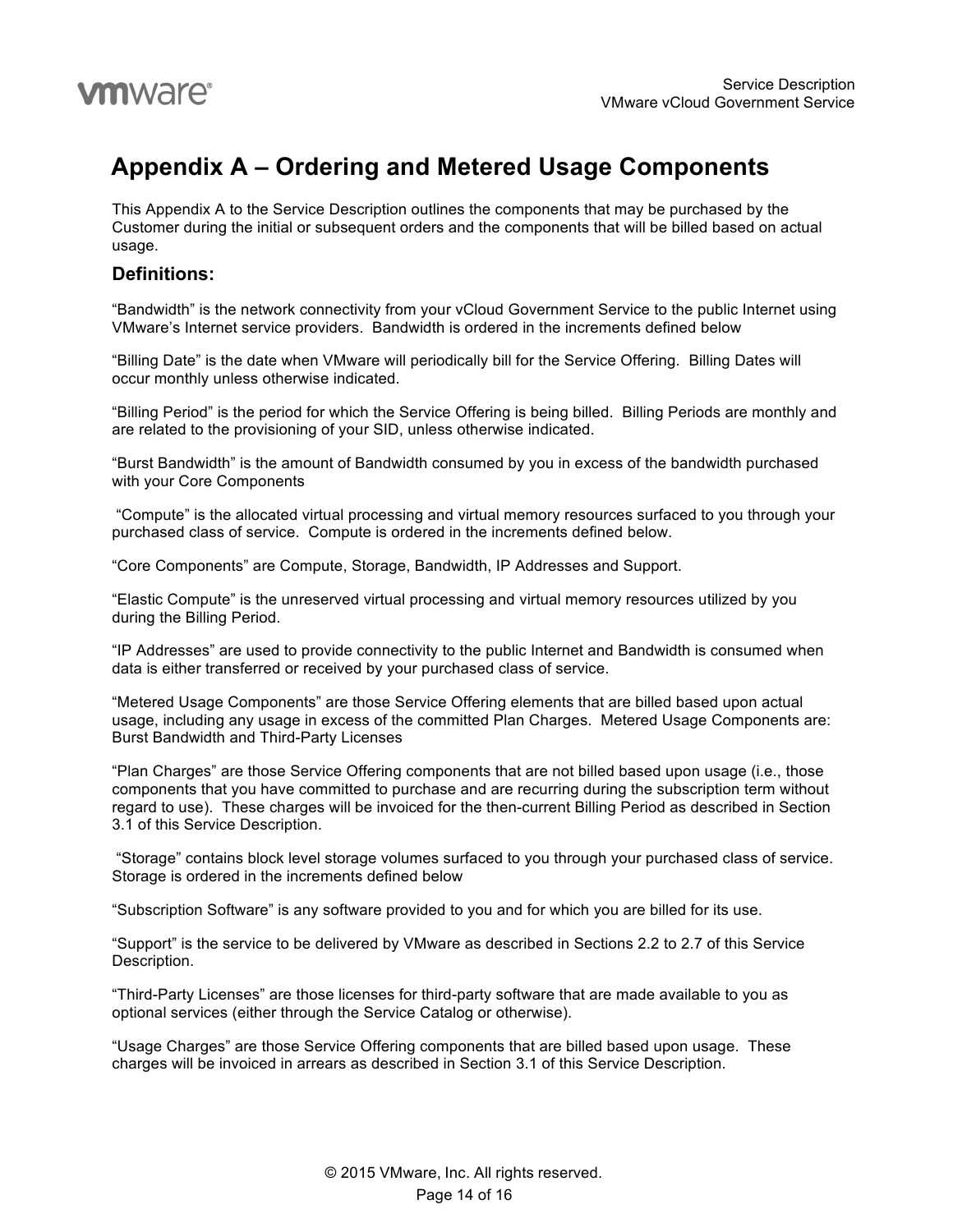

#### **Ordering Core Components**

Core components are ordered for specific subscription terms (e.g., 12, 24, or 36 month periods). Each component will be invoiced and payable on a monthly basis or invoiced and payable as a lump sum if a pre-paid Service Offering is ordered.

#### **Dedicated Cloud**

For Dedicate Cloud instances, at least 1 of each of the following items must be ordered with the initial purchase and in the increments specified:

- Compute: 35Ghz vCPU and 120GB of vRAM
- Storage: 6TB
- Bandwidth: 50Mbps
- IP Addresses: 3 Public IP Addresses
- Support: 24x7 Production Support
- RSA Token

#### **Virtual Private Cloud**

For Virtual Private Cloud instances, at least 1 of each of the following items must be ordered with the initial purchase and in the increments specified:

- Compute: 5Ghz vCPU and 20GB of vRAM
- Storage: 2TB
- Bandwidth: 10Mbps
- IP Addresses: 2 Public IP Addresses
- Support: 24x7 Production Support
- RSA Token

#### **Metered Usage Components**

Consumption of these components is measured based on the intervals and increments described below. These components are Usage Charges, and will be billed by VMware as described in Section 3 of this Service Description.

Pricing for these components will vary based upon your ordering path. Please see "Fees and Charges" below.

- Burst Bandwidth
	- o Consumption Interval: Billing Period
	- o Increments: per 1Mbps
- Third-Party Licenses
	- o Microsoft SPLA Subscription Software
		- Consumption Interval: Calendar month, or any portion thereof.
		- Increments: per CPU